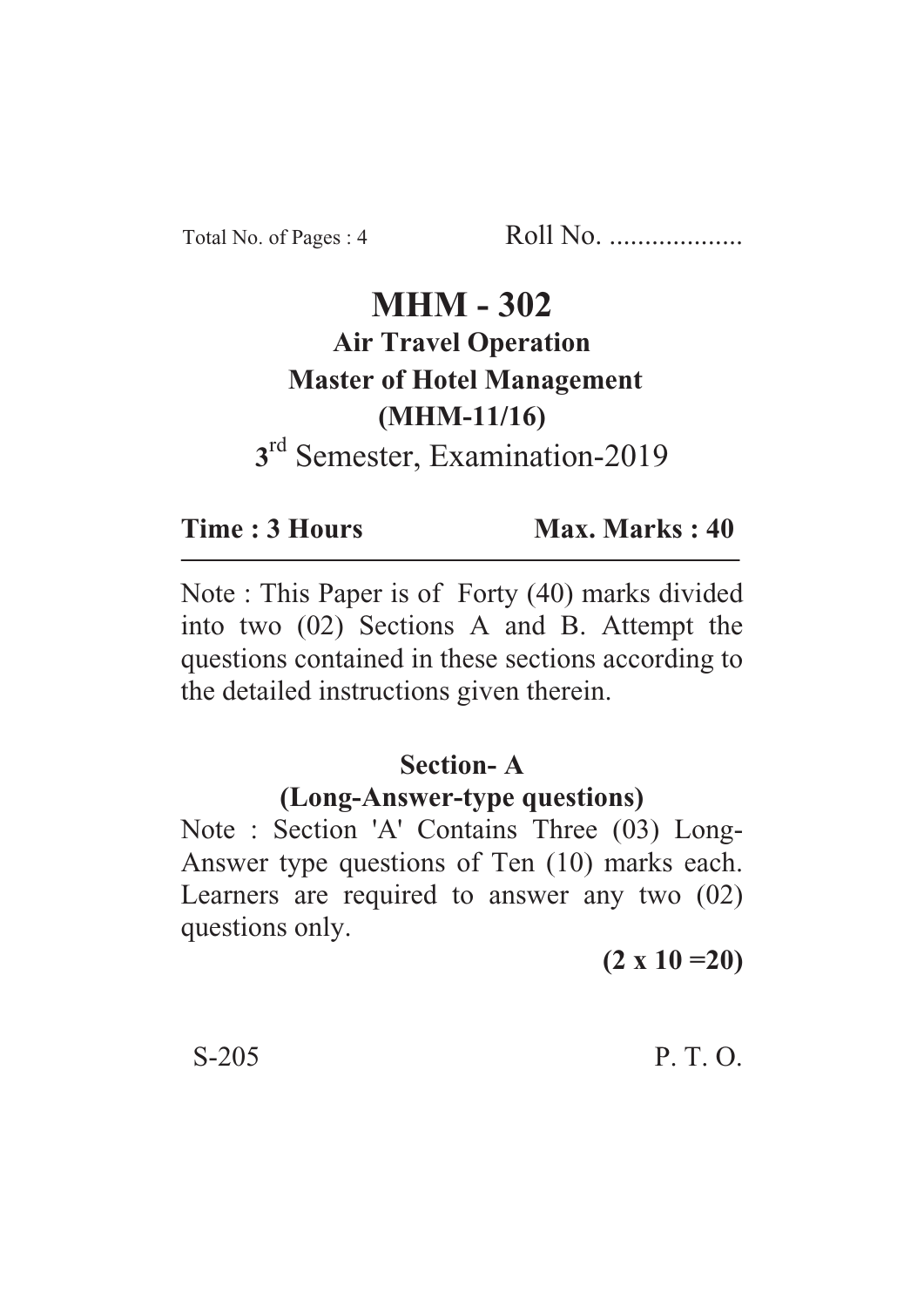- 1. What do you understand by Tourism? Discuss the evolution of tourism in India.
- 2. What is market segmentation? Explain different types of market segmentation with suitable examples.
- 3. Write down the functions of IATA and ICAO?

# **Section - B**

# **(Short-Answer-Type questions)**

Note : Section 'B' contains six (06) Short- answer type questions of Five (05) marks each. Learners are required to answer any Four (04) questions only.

**(4x5=20)**

S-205